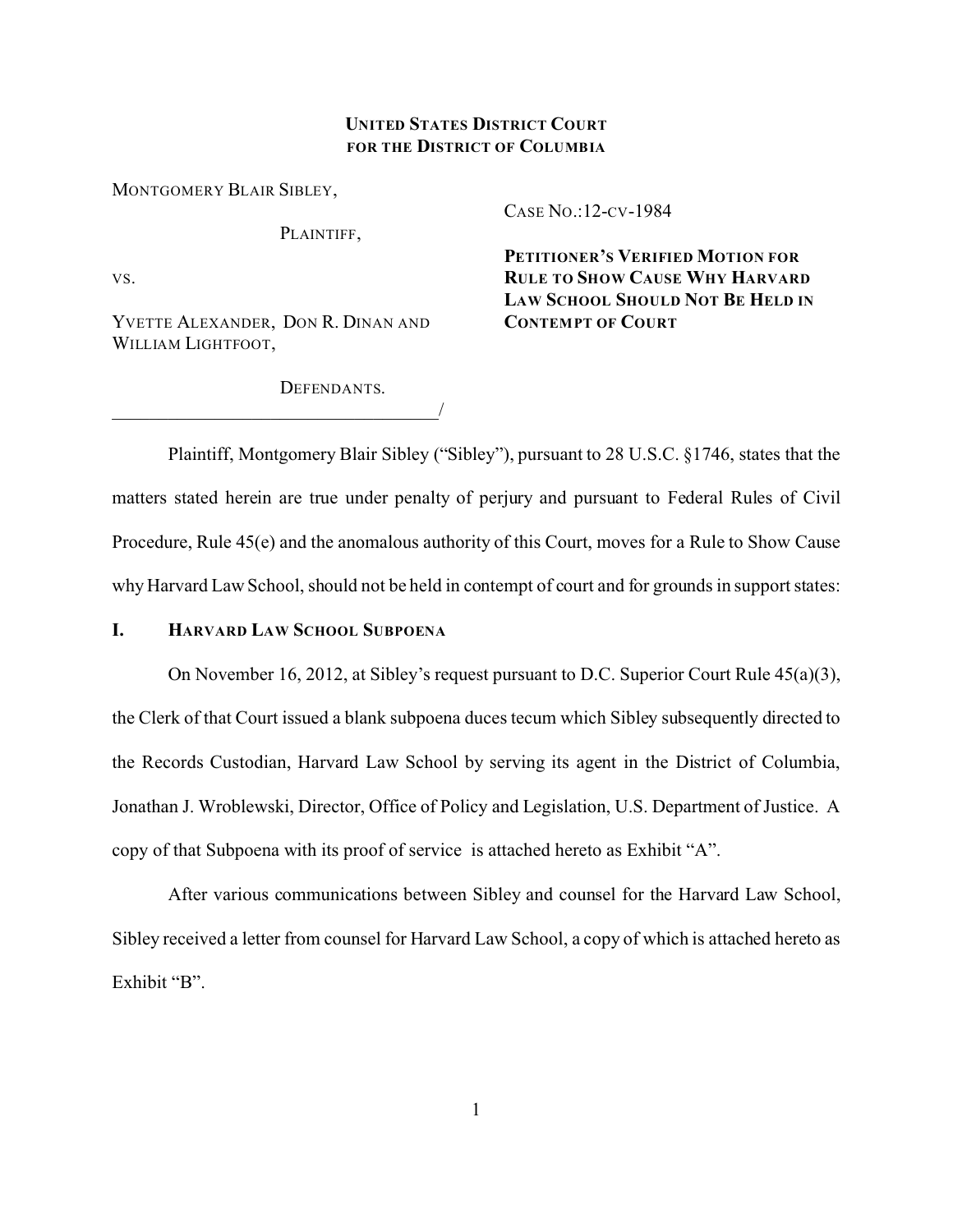### **II. THIS COURT MUST ORDER THE SUBPOENAED RECORDS PRODUCED**

Rule 45(e) states in pertinent part: "(e) Contempt – The issuing court may hold in contempt a person who, having been served, fails without adequate excuse to obey the subpoena."

As to the sufficiency of the service, Sibley maintains that insomuch as access to Mr. Wroblewski is precluded by the Praetorian Guards at the Department of Justice, service by FedEx was appropriate. Moreover, Courts have acknowledged that Rule 45 itself does **not** expressly require personal in-hand service, and a practical appreciation for the fact that the obvious purpose of Rule 45(b) is to mandate effective notice to the subpoenaed party, rather than slavishly adhere to one particular type of service. *See e.g., Doe v. Hersemann*, 155 F.R.D. 630 (N.D. Ind.1994) (holding that service of a subpoena via certified mail is sufficient under Rule 45, particularly when Defendant does not deny actual receipt); *Ultradent Prods., Inc. v. Hayman*, 2002 U.S. Dist. LEXIS 18000, 2002 WL 31119425 (S.D.N.Y.2002) (finding majority rule unpersuasive and holding that although delivery to the person was required, delivery did not require personal in-hand service); *Western Res., Inc. v. Union Pac. R.R.*, 2002 U.S. Dist. LEXIS 14897, 2002 WL 1822432 (D. Kan.2002) (holding that delivery of subpoena via Federal express was sufficient because effective service under Rule 45 is not limited to personal service); *King v. Crown Plastering*, 170 F.R.D. 355 (E.D.N.Y. 1997)(holding that in-hand delivery is not required under Rule 45 so long as service is made in a manner that reasonably insures actual receipt of the subpoena). As such, Sibley maintains that service was properly made under Rule 45.

Second, Mr. Wroblewski was the proper person to serve as Harvard Law School is "doing business" in the District of Columbia and has failed to designate a registered agent for service of process. In particular, Harvard Law School operates a "Government Lawyer - Semester in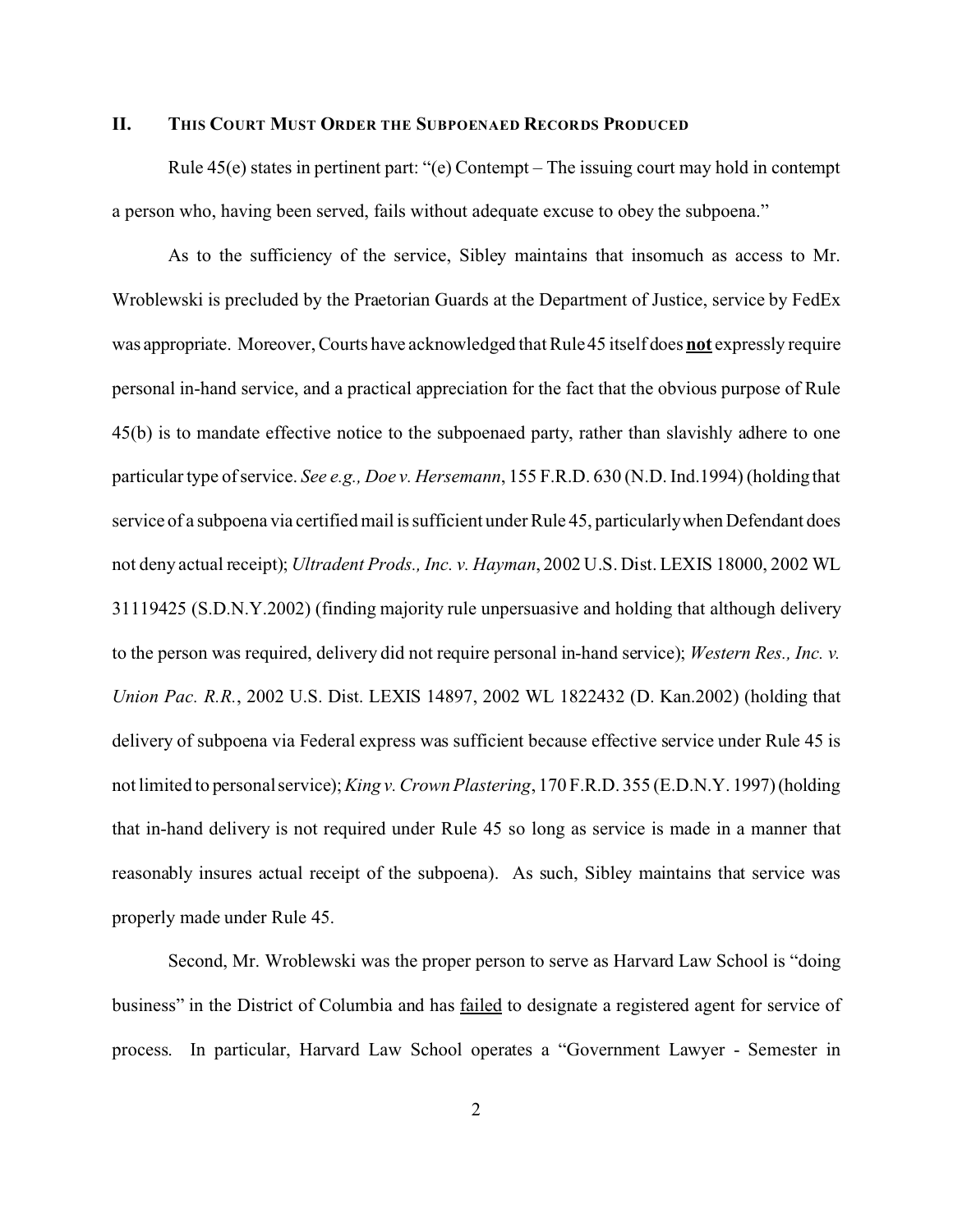Washington" which both places its students in internship positions and requires attendance at a course in Washington, D.C. by Mr. Wroblewski. Proof of this activity is found in Exhibit "C" attached hereto. As such Harvard Law School is "doing business" in the District of Columbia. A search of the District of Columbia government records reveals that Harvard Law School has not designated an agent for service of process. As such, service upon Mr. Wroblewski as Harvard Law School's agent in the District of Columbia was proper.

Finally, the relevance of the records from Harvard Law School relate to the issue of the eligibility of Mr. Obama to be President as they may well reveal that he is not eligible to serve as President and hence, the Defendants may thus be precluded for casting their votes for him. First, those records will reveal admission application data which will include parentage, date and place of birth data. Morever, Mr. Obama has refused to release his Harvard Law School records raising to this Court the adverse inference that he has something to hide. *Accord*: *Baxter v. Palmigiano* , 425 U.S. 308, 318 (1976)("[T]he Fifth Amendment does not forbid adverse inferences against parties to civil actions when they refuse to testify in response to probative evidence offered against them.")

#### **IV. CONCLUSION**

In *Seminole Tribe v. Fla*., 517 U.S. 44, f/n #2 (1996), the Court held: "In any event, it is clear that the idea of the sovereign, or any part of it, being above the law in this sense has not survived in American law." It is this Court's duty to see that aspiration still holds fast by allowing the discovery process emblematic of a functioning court system to proceed.

WHEREFORE, Sibley respectfully request that this Court issue a Rule to Show Cause why Harvard Law School should not be held in contempt of court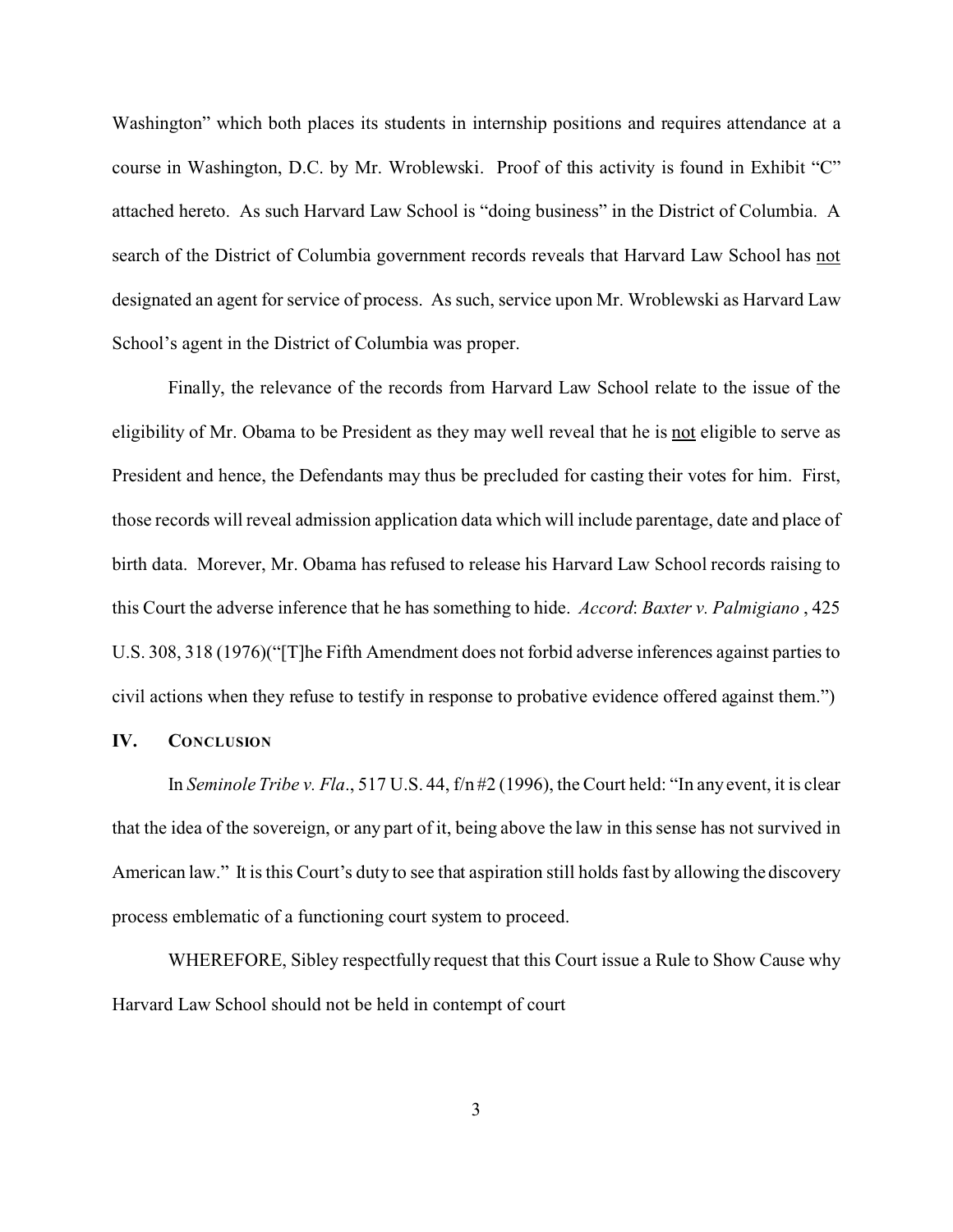### **CERTIFICATE OF SERVICE**

I hereby certify that on December 19, 2012, a true copy of the foregoing was caused to be served (i) pursuant to LCvR 5.4 upon Andrew J. Saindon, Assistant Attorney General, Equity Section, 441 Fourth Street, N.W., 6th Floor South, Washington, D.C. 20001, Telephone: (202) 724-6643, Facsimile: (202) 730-1470, E-mail: [andy.saindon@dc.gov](mailto:andy.saindon@dc.gov.) and (ii) pursuant to U.S. Mail and Facsimile (617-495-5079) upon Barry A. Miller, University Attorney, Holyoke Center, Suite 980, 1350 Massachusetts Ave, Cambridge, Massachusetts, 02138-3834.

I declare under penalty of perjury that the foregoing is true and correct.

**MONTGOMERY BLAIR SIBLEY** Plaintiff 4000 Massachusetts Ave., N.W., #1518 Washington, D.C. 20016 (202) 478-0371

By:

Montgomery Blair Sibley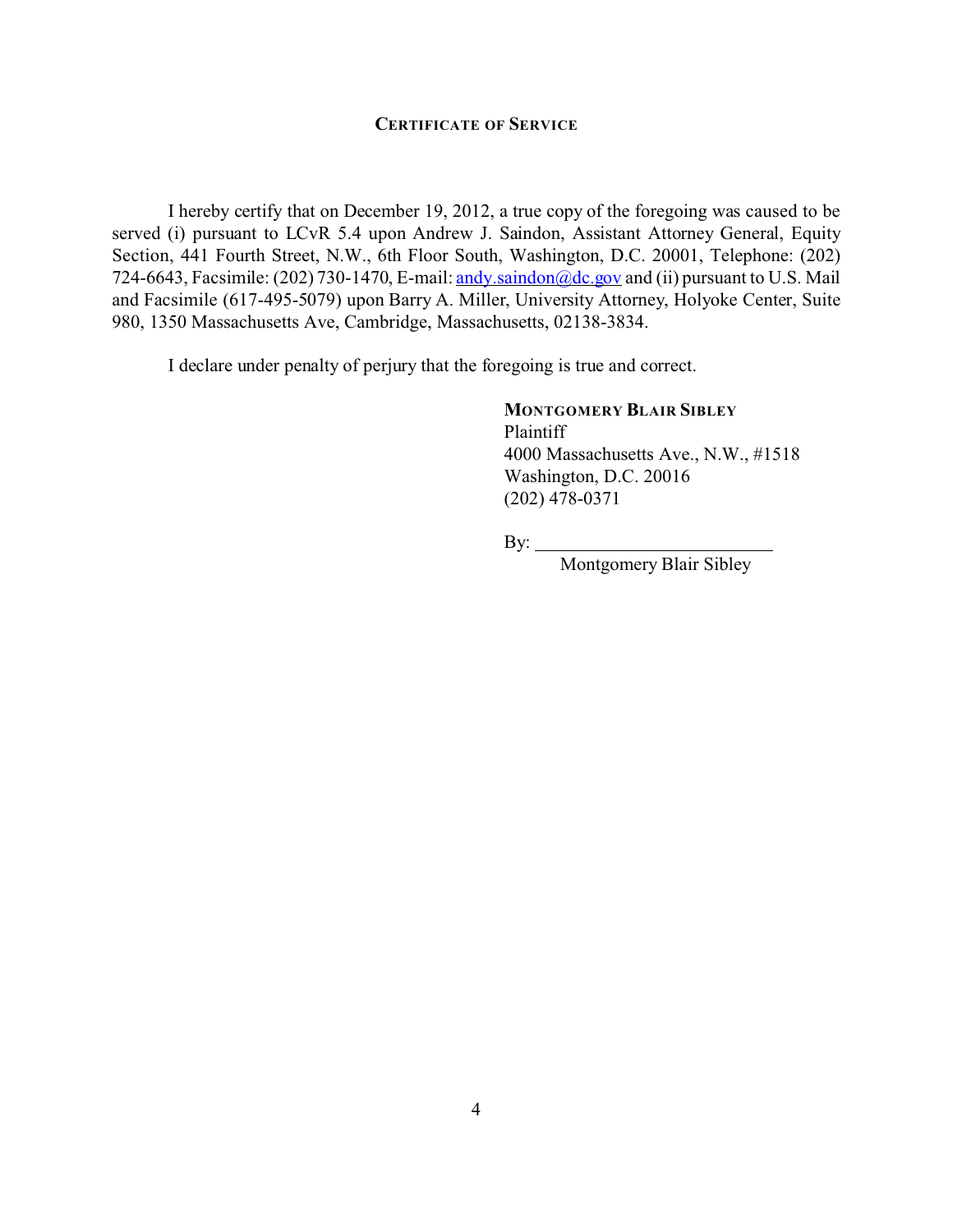# **UNITED STATES DISTRICT COURT FOR THE DISTRICT OF COLUMBIA**

MONTGOMERY BLAIR SIBLEY,

PLAINTIFF,

VS.

YVETTE ALEXANDER, DON R. DINAN AND WILLIAM LIGHTFOOT,

\_\_\_\_\_\_\_\_\_\_\_\_\_\_\_\_\_\_\_\_\_\_\_\_\_\_\_\_\_\_\_\_\_\_\_/

CASE NO.:12-CV-1948

**ORDER ON PLAINTIFF'S VERIFIED MOTION FOR RULE TO SHOW CAUSE WHY HARVARD LAW SCHOOL SHOULD NOT BE HELD IN CONTEMPT OF COURT**

DEFENDANTS.

THIS MATTER came on to be heard on Order on Petitioner's Verified Motion for Rule to

Show Cause Why Harvard Law School Should Not Be Held in Contempt of Court and the Court being advised in the premises, it is hereby:

ORDERED AND ADJUDGED that the motion is granted. Harvard Law School shall show

cause within days of the date of this Order why they should not be held in contempt of court

for failing to comply with the subpoena duces tecum served on them in this matter.

DONE AND ORDERED in Chambers this \_\_\_\_\_ day of \_\_\_\_\_\_, 2012.

By: \_\_\_\_\_\_\_\_\_\_\_\_\_\_\_\_\_\_\_\_\_\_\_\_\_\_\_\_\_\_

United States District Judge

Copies to:.

Montgomery Blair Sibley Andrew J. Saindon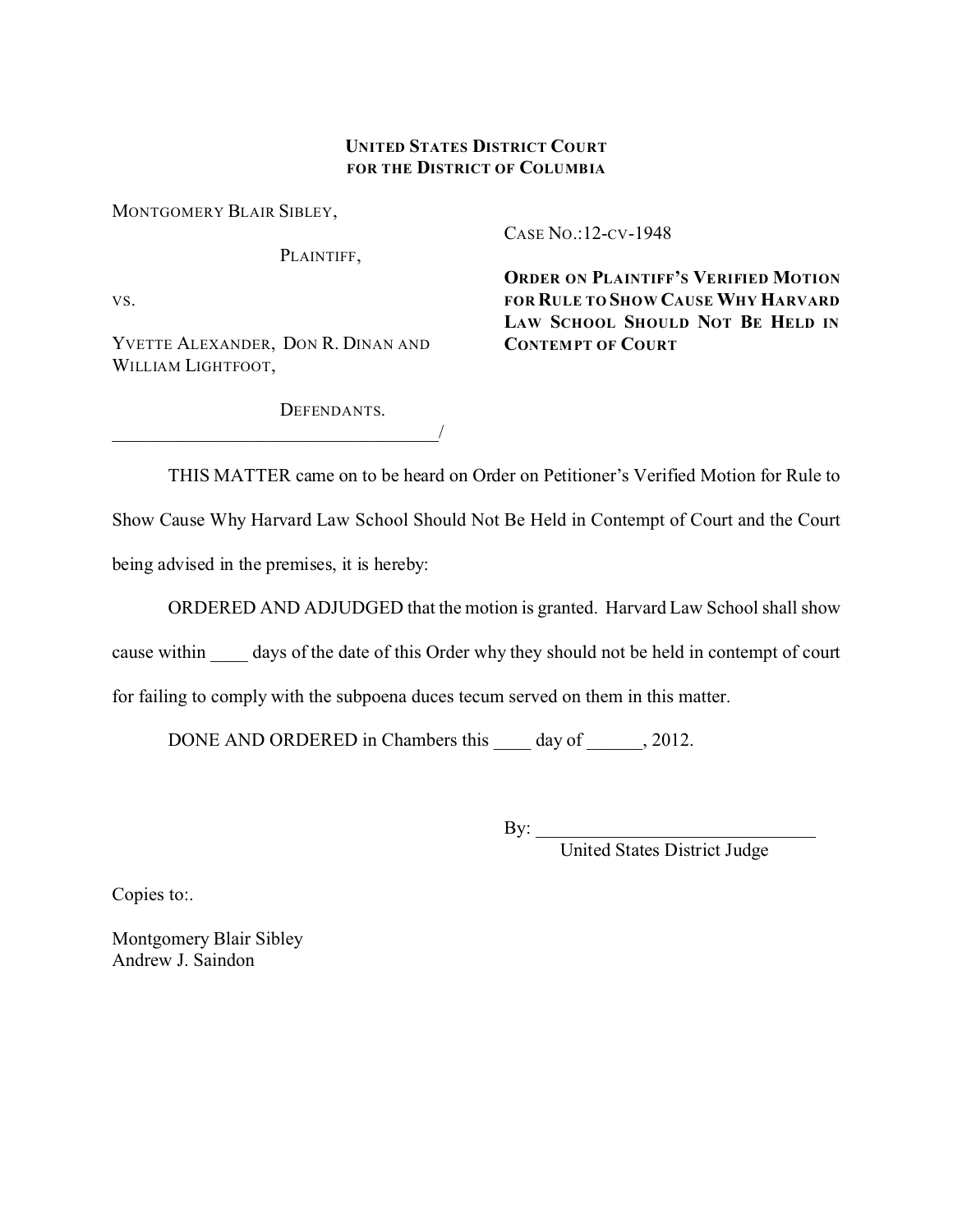# **MONTGOMERY BLAIR SIBLEY**

4000 MASSACHUSETTS AVENUE, N.W. APARTMENT 1518 WASHINGTON, D.C. 20016-5136 EMAIL: MBSIBLEY@GMAIL.COM 202-478-0371 (VOICE/FAX)

December 4, 2012

Via FedEx Tracking #:872110718392 Jonathan J. Wroblewski Director, Office of Policy and Legislation U.S. Department of Justice 950 Pennsylvania Avenue, NW Washington, DC 20530-0001

> Re: *Montgomery Blair Sibley vs. Yvette Alexander, et al.* D.C. Superior Court Case. No.: 2012-CA-008644 B

Greetings,

Please find enclosed a subpoena duces tecum for the Record Custodian, Harvard Law School. I am serving it upon you as an agent of Harvard Law School which is "doing business" in the District of Columbia through your activities in the "Semester in D.C." clinic and has failed to designate a registered agent in the District of Columbia as required by Title 29 of the District of Columbia Code.

Given the Praetorian Guards you work behind, if you object to this manner of service, I would be please to have my process server serve you directly if you will make yourself available to him. Of course, you can reach me at the number above to discuss this matter further.

yours,

Exhibit "A"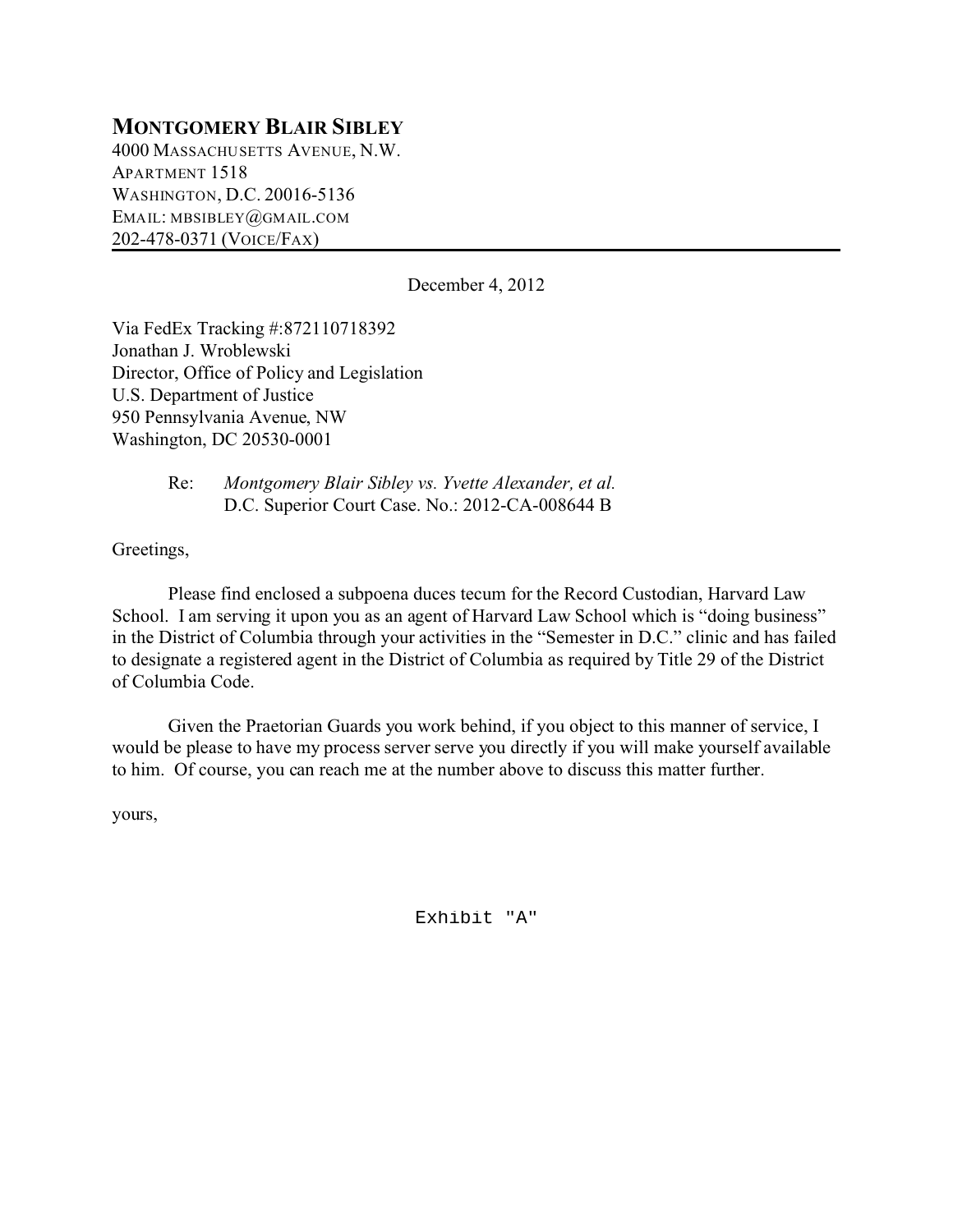|                                                                                                                                                                                                                                                                                                                                             | Superior Court of the Bistrict of Columbia                   |                            |
|---------------------------------------------------------------------------------------------------------------------------------------------------------------------------------------------------------------------------------------------------------------------------------------------------------------------------------------------|--------------------------------------------------------------|----------------------------|
| CIVIL                                                                                                                                                                                                                                                                                                                                       | <b>DIVISION</b><br>500 Indiana Avenue, N.W., Room JM-170     |                            |
| Washington,<br>D.C. 20001                                                                                                                                                                                                                                                                                                                   | Telephone (202) 879-1133                                     |                            |
| Montgomery Blair Sibley                                                                                                                                                                                                                                                                                                                     |                                                              |                            |
| Plaintiff                                                                                                                                                                                                                                                                                                                                   | SUBPOENA IN A CIVIL CASE                                     |                            |
|                                                                                                                                                                                                                                                                                                                                             |                                                              |                            |
| Yvette Alexander, et al.<br>Defendant                                                                                                                                                                                                                                                                                                       | CASE NUMBER: 2012-CA-008644 B                                |                            |
| TO: Record Custodian, Harvard Law School                                                                                                                                                                                                                                                                                                    |                                                              |                            |
| YOU ARE COMMANDED to appear at the place, date, and time specified below to testify in the above case.                                                                                                                                                                                                                                      |                                                              |                            |
| COURTROOM                                                                                                                                                                                                                                                                                                                                   | DATE                                                         | TIME                       |
|                                                                                                                                                                                                                                                                                                                                             |                                                              |                            |
| YOU ARE COMMANDED to appear at the place, date, and time specified below to testify at the taking of a deposition<br>in the above case.                                                                                                                                                                                                     |                                                              |                            |
| PLACE OF DEPOSITION                                                                                                                                                                                                                                                                                                                         | DATE                                                         | <b>TIME</b>                |
|                                                                                                                                                                                                                                                                                                                                             |                                                              |                            |
| YOU ARE COMMANDED to produce and permit inspection and copying of the following documents or<br>objects at the place, date, and time specified below (list documents or objects):<br>DOCUMENTS OR OBJECTS                                                                                                                                   |                                                              |                            |
|                                                                                                                                                                                                                                                                                                                                             |                                                              |                            |
| Sce attached Subpoent Addendum                                                                                                                                                                                                                                                                                                              |                                                              |                            |
| PLACE OF PRODUCTION                                                                                                                                                                                                                                                                                                                         | DATE                                                         | TIME                       |
| See affached Subport Addedu                                                                                                                                                                                                                                                                                                                 | $2$ the                                                      | spone                      |
| YOU ARE COMMANDED to permit inspection of the following premises at the date and time specified                                                                                                                                                                                                                                             |                                                              |                            |
| below.                                                                                                                                                                                                                                                                                                                                      |                                                              |                            |
| <b>PREMISES</b>                                                                                                                                                                                                                                                                                                                             | DATE                                                         | TIME                       |
| Any organization not a party to this suit that is subpoenaed for the taking of a deposition shall designate one or more<br>officers, directors, or managing agents, or other persons who consent to testify on its behalf, and may set forth, for each pason<br>designated, the matters on which the person will testify. SCR-CIV 30(b)(6). |                                                              |                            |
| ISSUING PERSON'S SIGNATURE AND TITLE (indicate if attorney for plaintiff or defendant)                                                                                                                                                                                                                                                      | Superior Court of the District of Columbia<br>Civil Division | <b>DATE</b><br>2012<br>110 |
| <b>PERSON'S NAME, ADDRESS AND PHONE NUMBER</b> 00 Indiana Avenue, N.W.<br><b>ISSUING</b>                                                                                                                                                                                                                                                    |                                                              |                            |
| Montgomery Blair Sibley                                                                                                                                                                                                                                                                                                                     | Rogm 5000<br>Washington, D.C. 20001                          |                            |
|                                                                                                                                                                                                                                                                                                                                             |                                                              |                            |
| 4000 Massachusetts Ave, NW, #1518<br>Washington, D.C. 20016<br>Voice/Fax: 202-478-0371                                                                                                                                                                                                                                                      | Deputy Clerk                                                 |                            |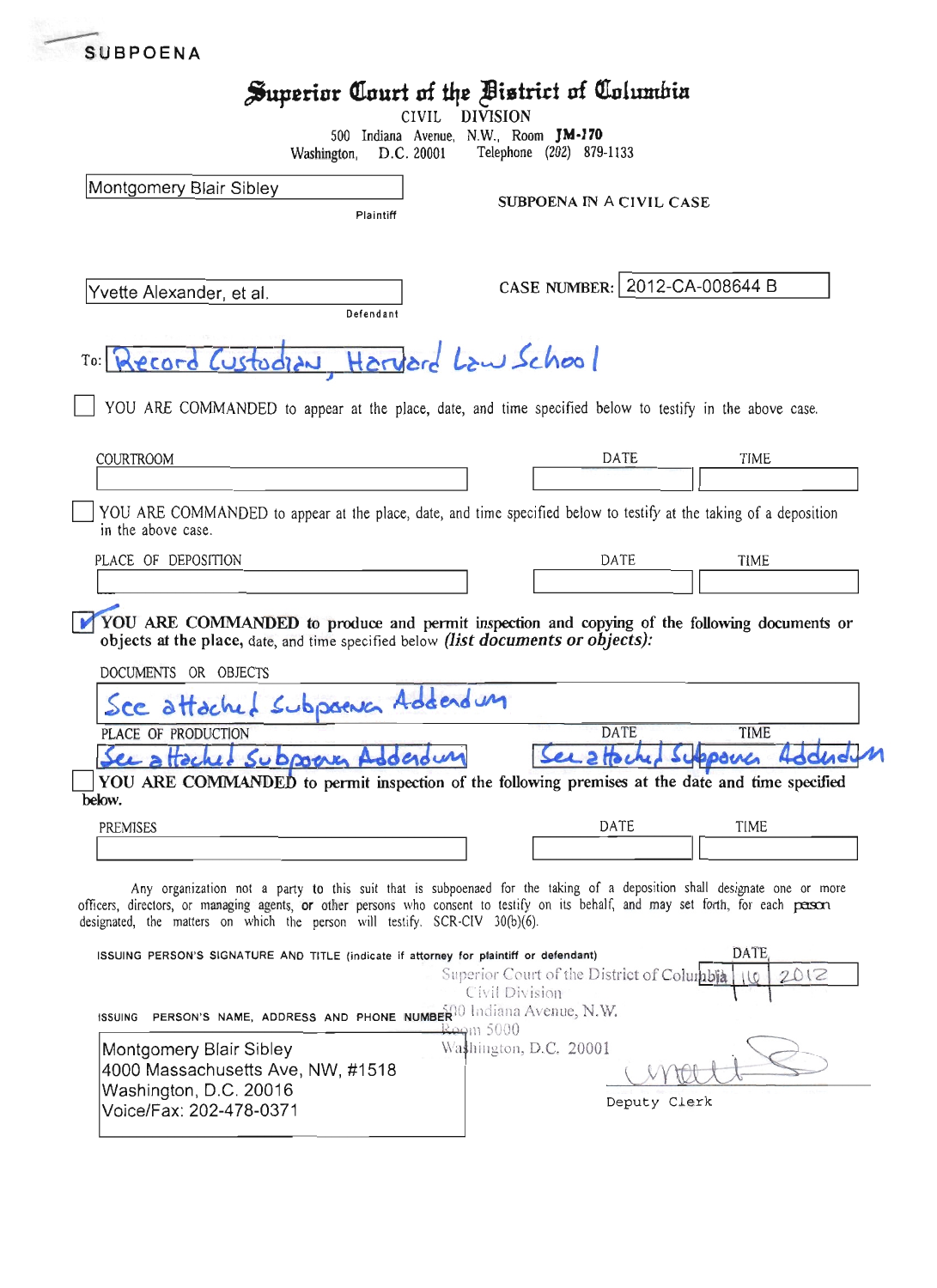# *Montgomery Blair Sibley vs. Yvette Alexander, et al.* **D.C. Superior Court Case. No.: 2012-CA-008644 B Subpoena Duces Tecum Addendum for Record Custodian Harvard Law School**

**YOU ARE COMMANDED** to produce and permit inspection and copying of the following documents or objects at the place, date, and time specified below:

# **DOCUMENTS OR OBJECTS**:

- 1. All records related to Barack Hussein Obama, II, also known as Barack Hussein Obama, including, without limitation, application for admission and transcripts;
- 2. All records related to Barry Soetoro, including, without limitation, application for admission and transcripts.

**PLACE OF PRODUCTION** – Montgomery Blair Sibley**,** 4000 Massachusetts Ave, NW, #1518, Washington, D.C. 20016

**DATE/TIME** – December 21, 2012 at 11:00 a.m.

In lieu of a personal appearance, the requirements of this subpoena may be met by delivery of the material by mail or overnight delivery service to: Montgomery Blair Sibley, 4000 Massachusetts Ave, N.W., #1518, Washington, D.C. 20016, provided that the material is received on or before the return date set forth herein.

Contact Information for Plaintiff**:**

Montgomery Blair Sibley 4000 Massachusetts Ave, NW, #1518 Washington, D.C. 20016 Voice/Fax: 202-478-0371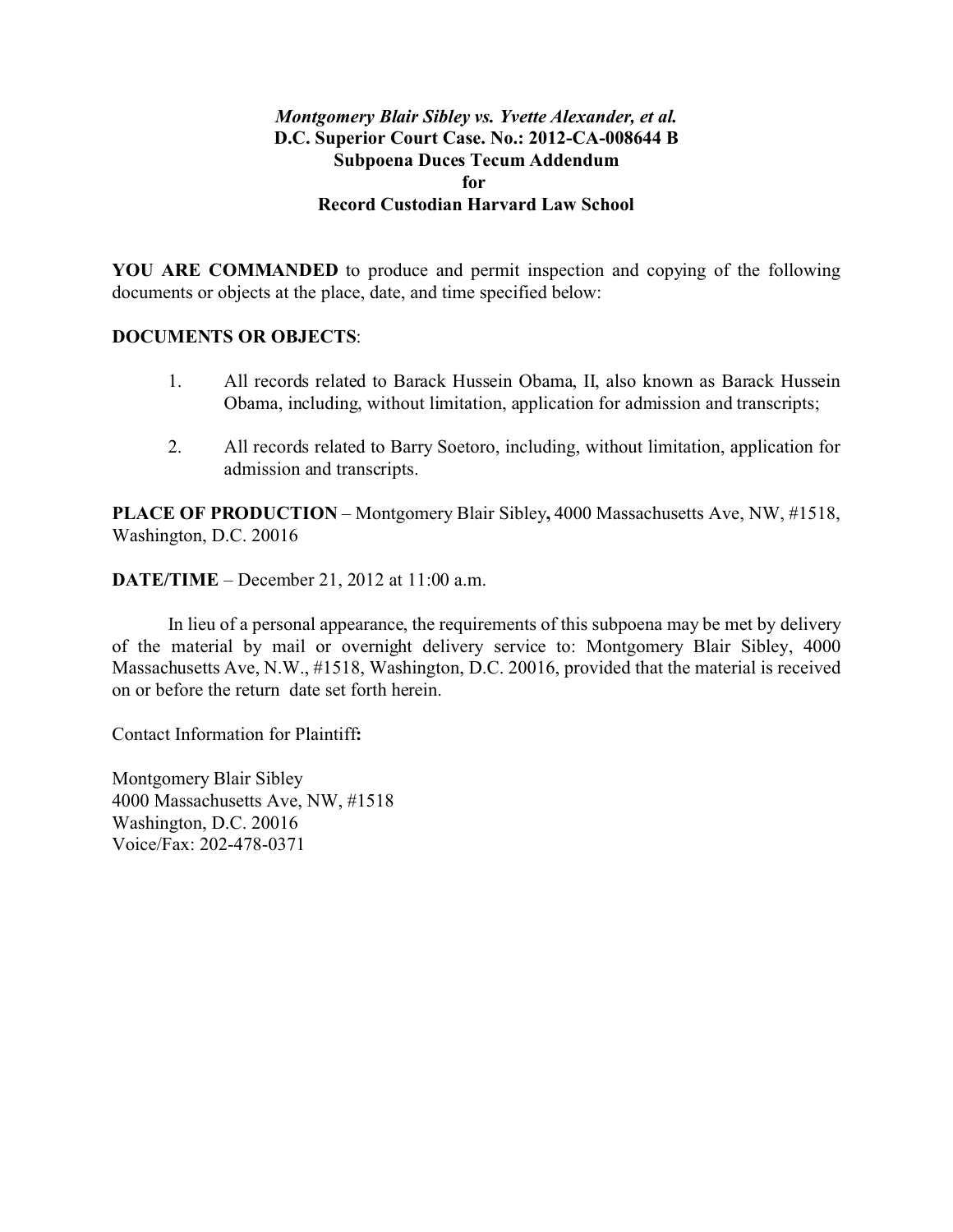

## December 5,2012

Dear Customer:

The following is the proof-of-delivery for tracking number 872110718392.

| Delivery Information:   |                                  |                |                                |
|-------------------------|----------------------------------|----------------|--------------------------------|
| Status:                 | <b>Delivered</b>                 | Delivered to:  | <b>Receptionist/Front Desk</b> |
| Signed for by:          | A.OWENS                          | Delivery date: | Dec 5, 2012 08:59              |
| Service type:           | <b>FedEx Standard Overnight</b>  |                |                                |
| <b>Special Handling</b> | Deliver Weekday                  |                |                                |
|                         | <b>Direct Signature Required</b> |                |                                |

NO SIGNATURE IS AVAILABLE

FedEx Express proof-of-delivery details appear below; however, no signature is currently available for this shipment. Please check again later for a signature.

|  | <b>Shipping Information:</b> |  |
|--|------------------------------|--|
|--|------------------------------|--|

Tracking number: 872110718392 Ship date: Dec 4, 2012

Recipient: Shipper: Shipper: Shipper: Shipper: Shipper: Shipper: Shipper: Shipper: Shipper: Shipper: Shipper: Shipper: Shipper: Shipper: Shipper: Shipper: Shipper: Shipper: Shipper: Shipper: Shipper: Shipper: Shipper: Ship

US US

Thank you for choosing FedEx.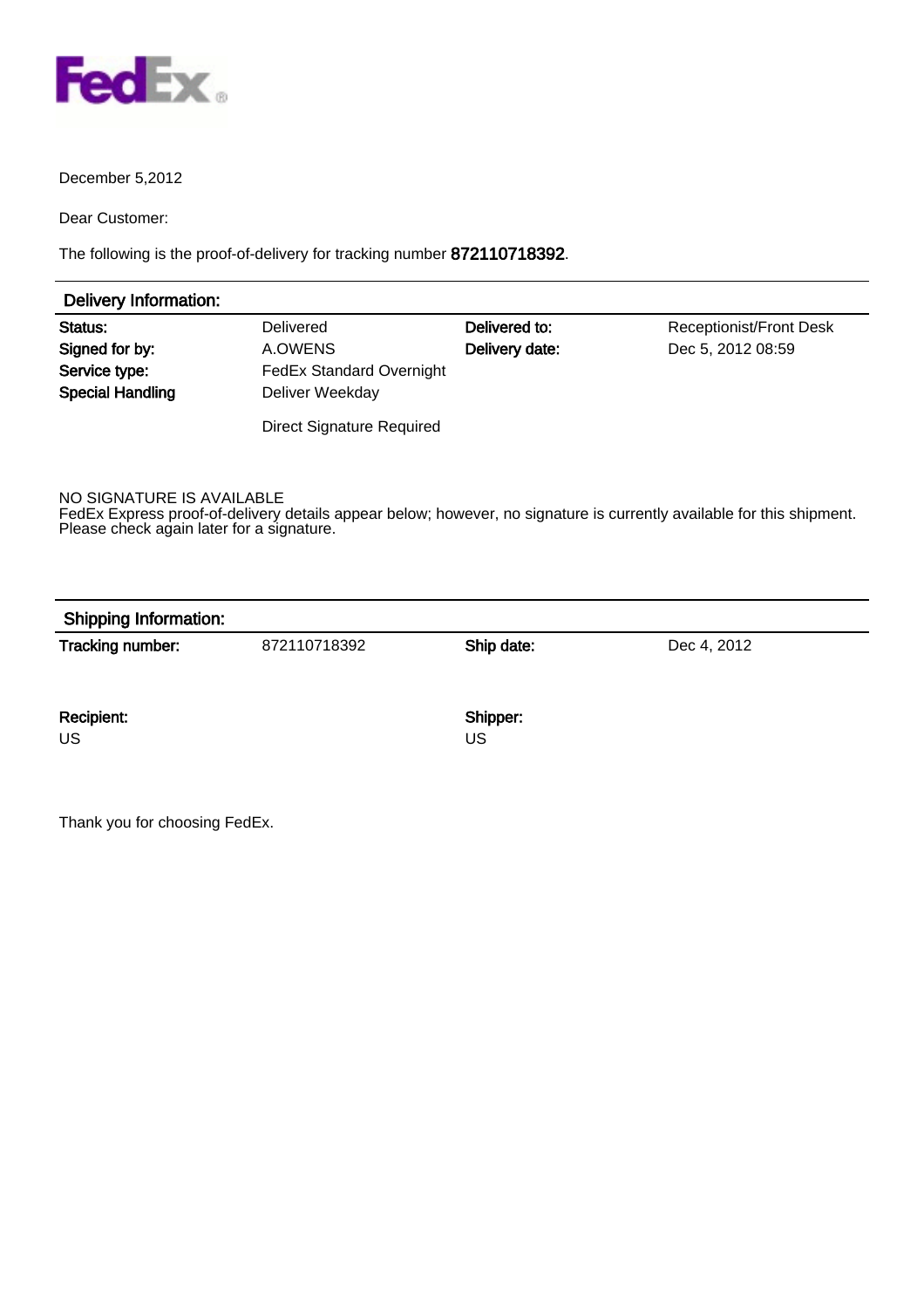

HARVARD UNIVERSITY Officc of rhe Gcncral Counscl

Barry A. Miller University Attorney barry\_miller@harvard.edu

Holyoke Center, Suite 980 1350 Massachusetts Avenue Cambridge, Massachusetts 02138-3834

> 1.617.495.8210 £617.495.5079

December 14,2012

**J3v Mailand Fax** - **202-478-0373,** 

Montgomery Blair Sibley 4000 Massachusetts Ave., N.W., #15 18 Washington, D.C. 20016

Re: Subpoena in Sibley v. Alexander, No. 2012-CA-008644 B (D.C. Super. Ci.) removed to U.S. District Courl C.A. No. 12-01984 [D.D.C.)

Dear Mr. Siblcy:

I am an attorney in the Office of General Counsel at Harvard University (formally known as the "President and Fellows of Harvard College" or "Harvard"). A subpoena that you purported to serve on Harvard Law School has been forwarded to me.

This letter constitutes our objection to your subpoena under Rule 45(c), Superior Court Rules of Civil Procedure, and Rule 45, Fed. R. Civ. P. Harvard objects to your subpoena, *inler alia,* on the following grounds:

- 1. Service by Fcderal Express is not the pcrsonal service contemplated by the rules.
- 2. President and Fellows of Harvard College is not subject to service of process in the District OF Columbia.
- 3. You did not properly serve **an** authorized agent for service of process. This Office **is** the authorized agent for service of proccss for President and Fcllows of Harvard College. Your delivery by Federal Express of a subpoena to a part-time lecturer is not service on an agent authorized to accept servicc.
- 4. You did not obtain court permission for an examiner to depose and obtain documents from President and Fellows of Harvard College in Massachusetts.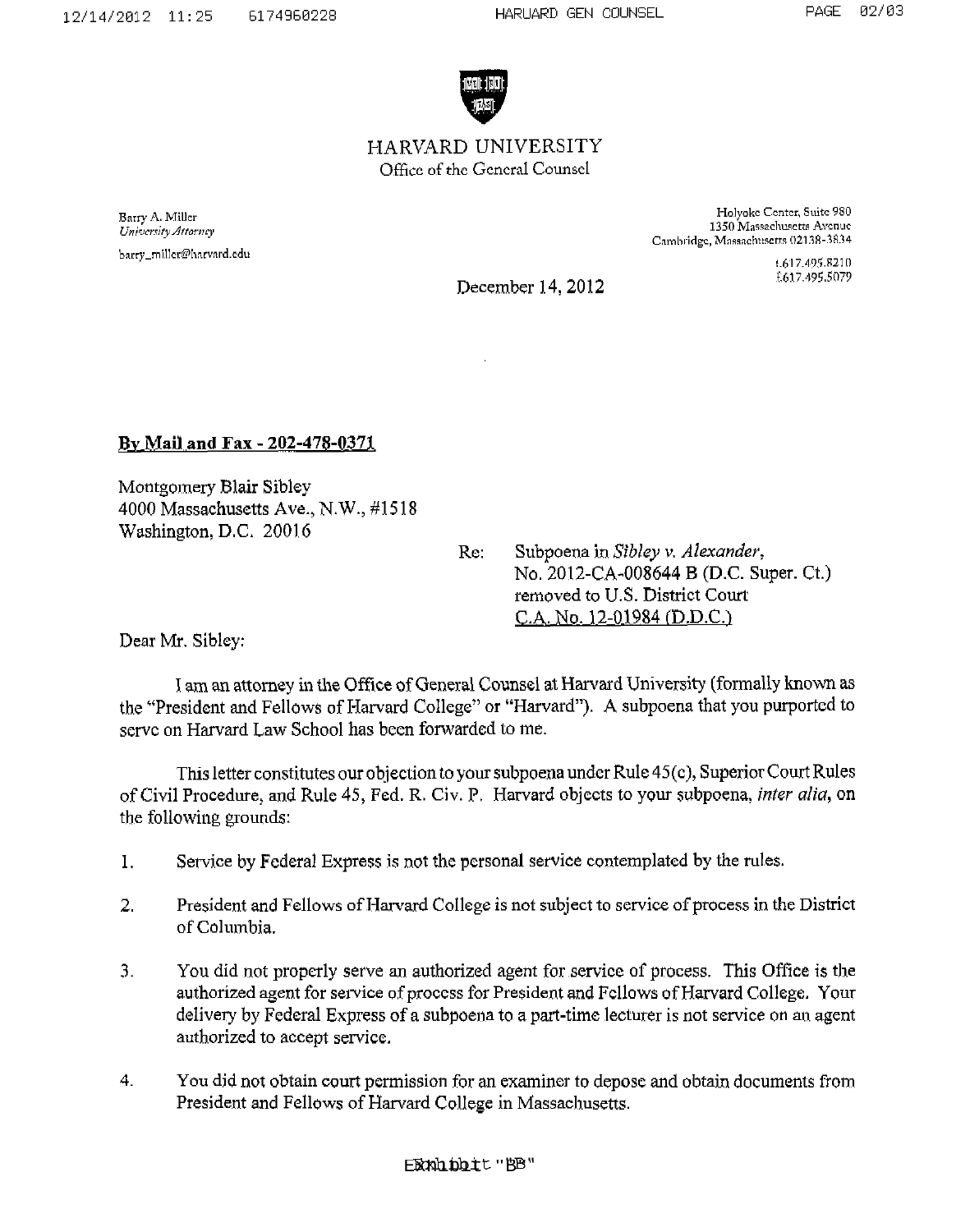Montgomery Blair Sibley December 14, 2013 Page 2

- As the plaintiff, you are not permitted to serve a subpoena. Rule 45(b)(1) provides that 5. service must be made by a person who is not a party.
- Under D.C. Superior Court Civil Rule 30, depositions may not be taken without leave of 6. court within 70 days of the filing of a complaint in any case involving the District of Columbia or its officer or agency, or the United States or its officer or agency. Under Fed. R. Civ. P. 26(d), discovery may not be taken before the initial discovery conference. You do not appear to have received leave of court.
- Your subpoena appears to seek material that is not reasonably calculated to lead to the  $7<sub>1</sub>$ discovery of information relevant to your claim. At a minimum, it is overbroad and burdensome.
- We would also object to providing any materials protected by the attorney-client privilege 8. or the work product doctrine, or any materials that are not properly the subject of discovery, such as internal educational records not material to a case.

Please be advised that Harvard reserves all of their rights, including the right to move to quash the subpoena and the right to seek monetary sanctions against you for filing and pursuing frivolous discovery.

Sincerely:

my mill Barry A. Miller

University Attorney

Andrew J. Saindon cc: **Assistant Attorney General** 441 Fourth Street, N.W. 6th Floor South Washington, D.C. 20001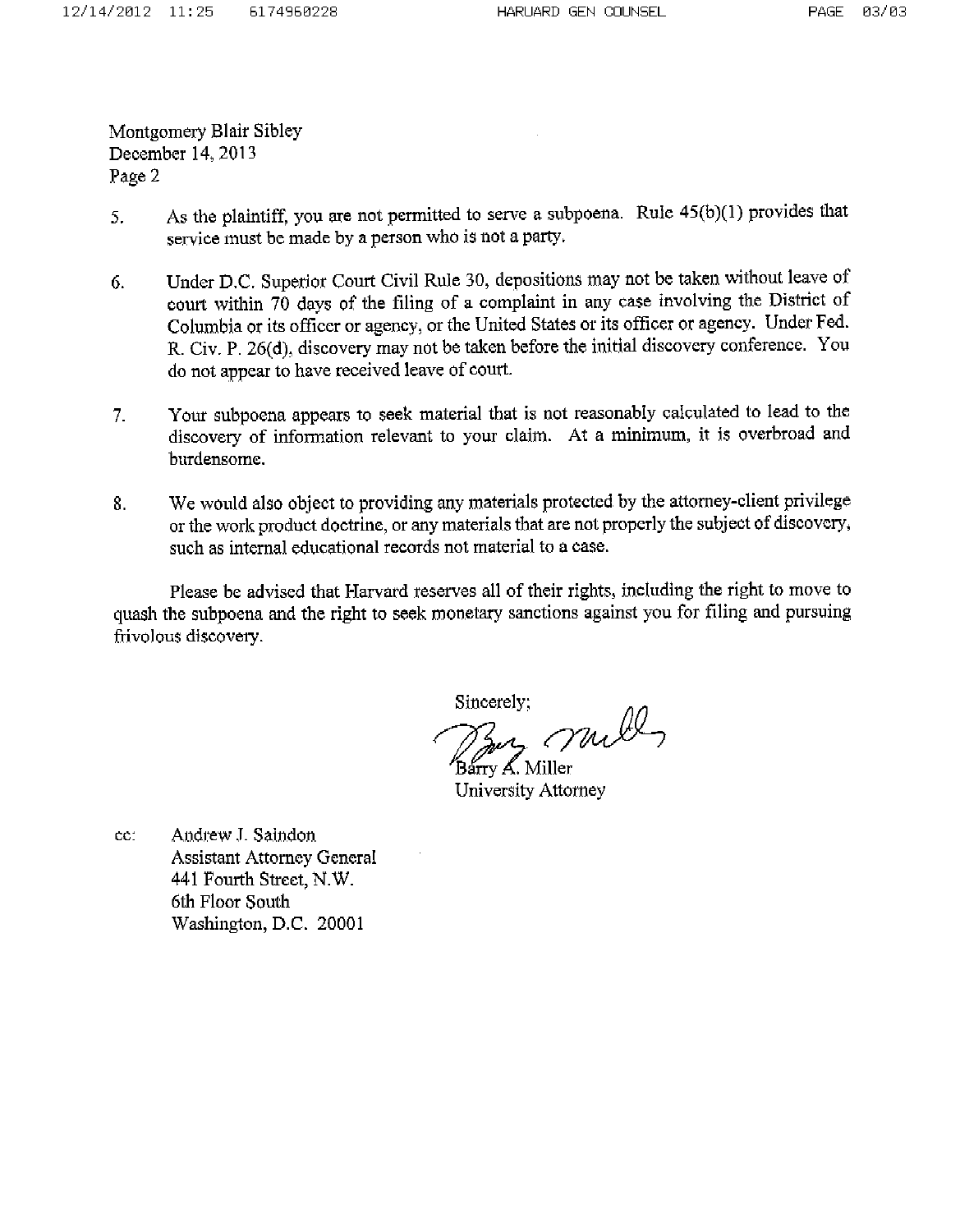

# OFFICE OF CLINICAL AND PRO BONO PROGRAMS

[Home](http://www.law.harvard.edu/index.html) / Courses and [Academic](http://www.law.harvard.edu/academics/index.html) [Programs](http://www.law.harvard.edu/academics/clinical/index.html) / Clinical and Pro Bono Programs / Clinics

# Government Lawyer - Semester in Washington

#### **Overview**

Students spend the entire Spring semester (except for Spring break) in Washington, D.C. working as legal interns in a variety of federal offices while taking an evening course on government lawyering. Placements are principally in federal government offices where lawyers conduct research and provide legal advice and assistance on policy, legislative or regulatory matters, rather than investigating and litigating cases. Students may choose to start the clinic early by spending the Winter Term in Washington, D.C. working full-time at their placement offices. Students also attend class twice a week (see below for more on the class) and write a 1-credit research paper that relates to the student's Semester in [Washington](http://isites.harvard.edu/icb/icb.do?keyword=k72211) placement. To get an inside view of the Program, students may access the Semester in Washington iSite, which contains detailed information about last year's syllabus, course



requirements, events, funding, housing, placements, etc. (note that this pertained to last year's program, and information for the 2013 Program is subject to change).

#### Clinical Placements

Placements are coordinated by the clinic director, Jonathan Wroblewski, in consultation with students and the Office of Clinical and Pro Bono Programs. Clinical work exposes students to the distinct forms of lawyering practiced by government attorneys in diverse policy positions in the federal government. Students are required to work at least 30 hours a week in the 2013 Spring semester. Students who choose to start the clinic early in the Winter 2013 term must work 40 hours/week. Clinical placements may span various practice settings in Congress and federal agencies or departments. Placements in past years have included the House and Senate Judiciary Committees, the Departments of Justice and State, the White House Counsel's Office, the Central Intelligence Agency, and the Federal Communications Commission. Students who are admitted to the clinic will meet individually with the clinic director to discuss their areas of interest and placement possibilities. Every effort will be made to provide a placement to meet each student's interest, but students who are accepted in the clinic may need to commit to the Semester in Washington Clinic prior to confirmation of a definite placement. During the clinic, the director will meet one-on-one with students on a periodic basis to discuss their ongoing work experience and progress. Clinical work fulfills the JD pro bono requirement.

Please note: Given the nature of government office hiring and the timing of security clearances it is possible that placements may not be finalized until after you commit to this clinic. We make every effort to place students in your interest area, but your decision to take the Semester in Washington Clinic may have to be made before you know your final placement.

#### Course Component

Students attend an evening class twice a week during the Spring semester, taught by the clinic director, Jonathan Wroblewski. Readings and classroom discussions will be supplemented by quest speaker events and visits to government offices on several occasions throughout the semester. Case studies will supplement the core readings. The course will focus on the role of the government lawyer in policymaking and the many forces that influence the work of policymaking generally, and the government lawyer's part in that process specifically. The course will examine the skills required of government attorneys in policymaking, the unique ethical, legal, and moral issues they face, and the impact of politics and ideology on their work. The course will explore the role of think tanks and interest groups on policymaking, how these organizations have proliferated in Washington over time, and how their work and their influence have changed. The course will look at the discourse in policymaking in Washington, whether it has changed, and the implications of the state of discourse for the government lawyer involved in policymaking, legal advice, and advocacy. Finally, the course will explore the process of policymaking, the use of data and research in policymaking, and the role of the bureaucracy. The course will include student discussions of their experiences in their clinical placements. Students will be required to come to class prepared to discuss relevant elements of their work each week. Guest speakers, including government lawyers, issue advocates, and think tank scholars, will visit the class periodically throughout the semester. Students will be expected to research the background of the guests and participate in class interviews to explore their work. The class may also include visits to government offices to examine, for example, how data used in the policymaking process is actually collected and synthesized. A course paper relating to the student's work or to classroom subjects will be required in lieu of an examination. The course fulfills the Professional Responsibility requirement.

#### Writing Component

As part of the course, students will write an extensive research paper that relates to the student's Semester in Washington work experience and receive 1 writing credit. The Program Director, Jonathan Wroblewski, will serve as faculty sponsor of this extended paper.

#### Travel and Housing

Students will be reimbursed for one round-trip travel between Boston and Washington, D.C. (or the equivalent, although restrictions apply) and will also receive funding assistance to help offset relocation costs. Other living expenses, including housing, utilities, public transportation, meals, etc., are the responsibility of the student. The Office of Clinical and Pro Bono Programs helps facilitate housing opportunities, though most students prefer to make their own housing arrangements. Students receiving financial aid may request supplemental loan amounts of up to \$1200 to enable them to participate in the clinic.